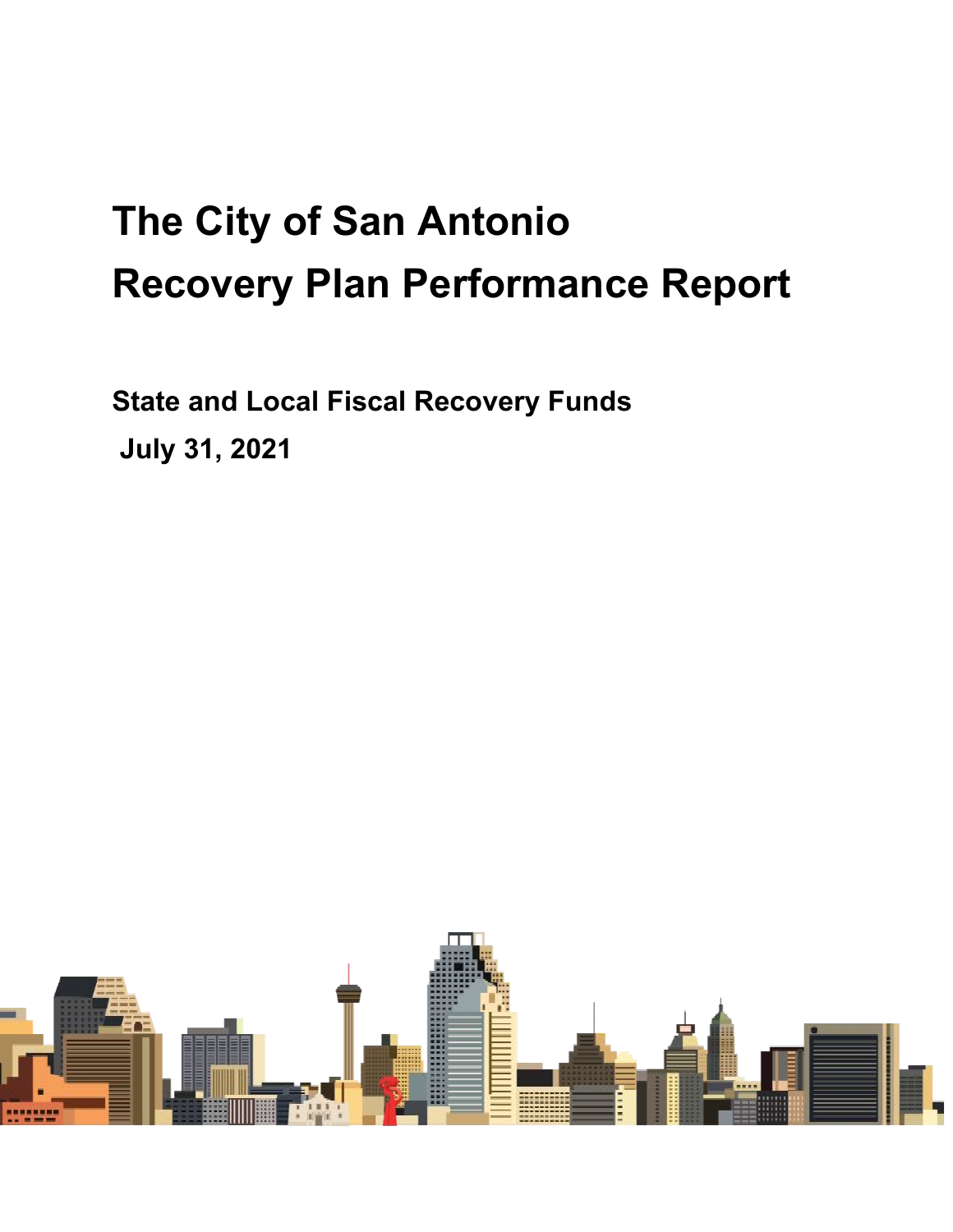# **The City of San Antonio As of July 31, 2021 Recovery Plan**

# Table of Contents

| Performance |  |
|-------------|--|
|             |  |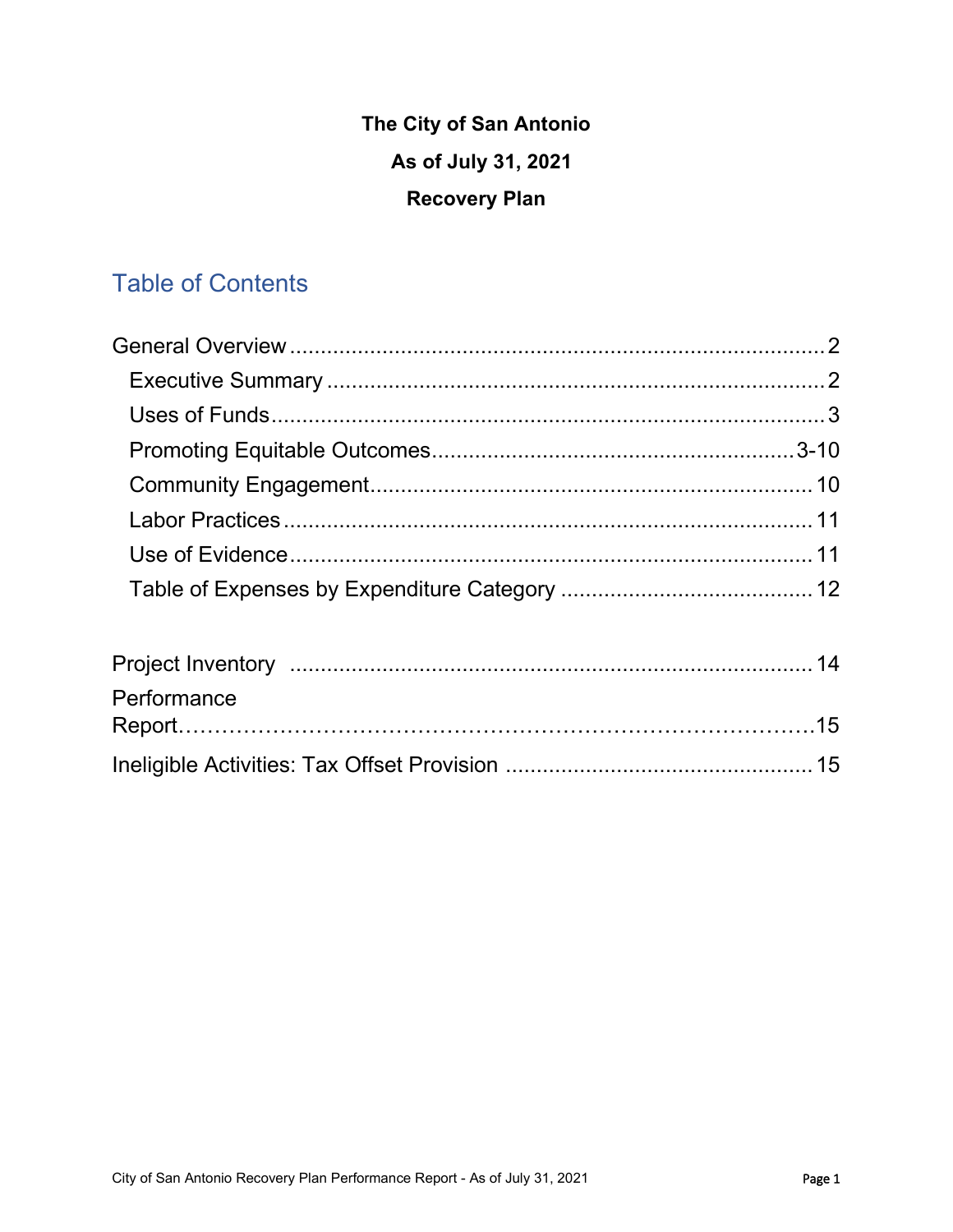#### GENERAL OVERVIEW

#### **Executive Summary**

In this section, the City of San Antonio has included a high-level overview of intended funding. The plan includes use of funds to promote a response to the pandemic and economic recovery and key outcome goals. Future reports will incorporate actual uses and progress on the programs adopted.

As part of the City's Fiscal Year (FY) 2022 Budget Process, the City Manager recommended a two-phase strategy to the Mayor and City Council to utilize the Coronavirus State and Local Fiscal Recovery Funds (SLFRF) that would focus on budget stability and immediate needs of the community. Under this strategy, and incorporating the City's budget equity tools, funds would be utilized over several years and would help the city address the ongoing pandemic and its negative impact. As of this date, the City is still going through the FY 2022 Proposed Budget process. The Mayor and City Council are scheduled to approve the FY 2022 Budget on September 16.

The first phase in Fiscal Year 2022 focuses on revenue loss recovery and restores government services to San Antonio residents and provides stability to the Budget. The second phase would focus on community priorities following a more involved community engagement effort.

The city has begun conversations with Bexar County for potential partnerships to leverage city and county funds that would result in enhanced services to the community. The city anticipates partnering with the County and other recipients of American Rescue Plan funds on phase 2 of its strategy.

# Phase 1

The key outcome goals include restoring government services to pre-pandemic levels and focusing on the immediate needs of the community emerging from the pandemic. The proposed budget is in progress with public hearings, workshops, and community outreach. The funds proposed to be used under phase 1 are earmarked for revenue loss recovery utilizing the city's budget equity tool to support the immediate needs of the community. The budget is scheduled to be adopted on September 16, 2021.

#### Phase 2

Key outcome goals for Phase 2 are forthcoming, following continued community input, strategizing with partners, obtaining the Final Treasury Rules, and approval by Council with a focus on building a stronger and more resilient city. The city anticipates beginning this process this fall.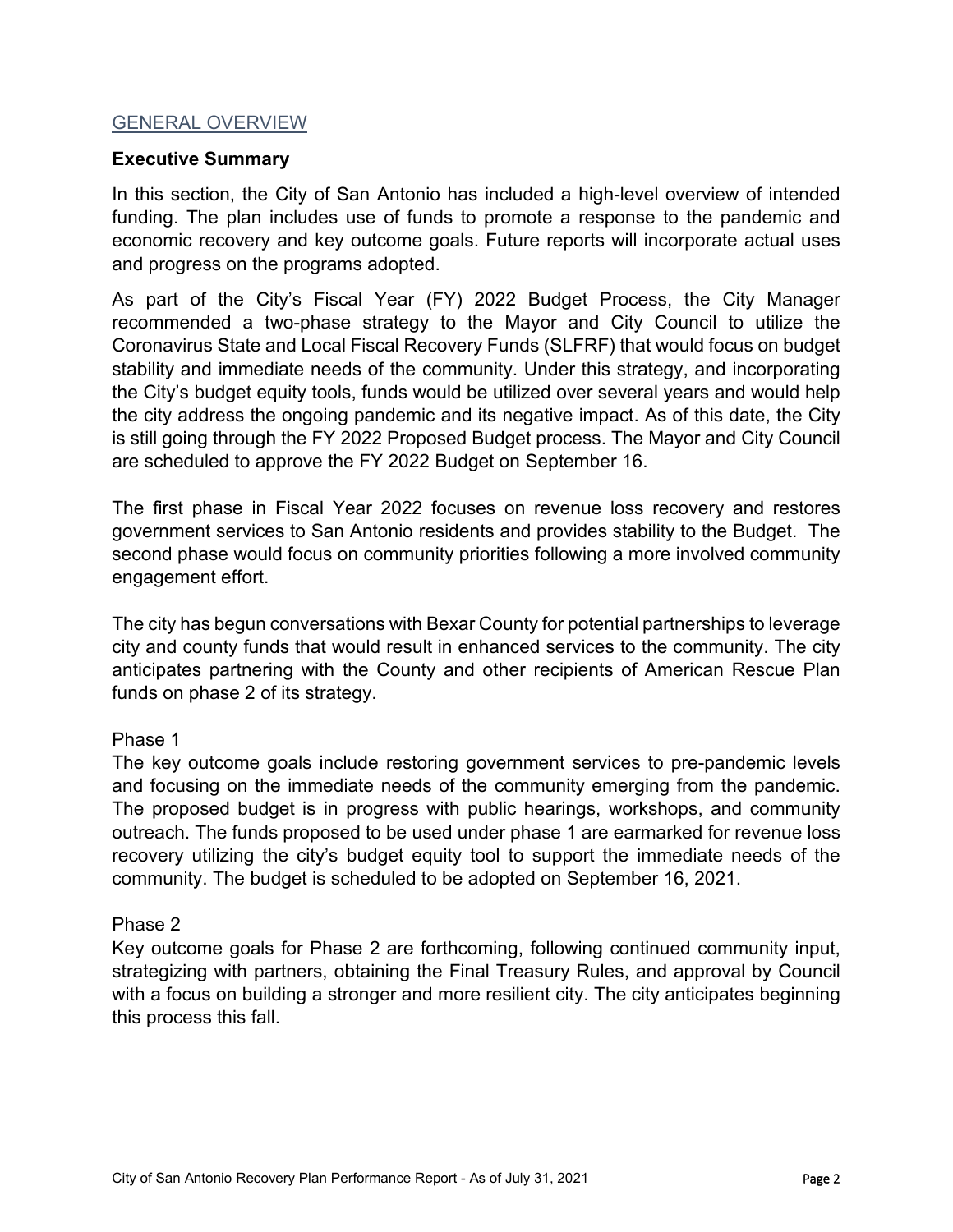# **Uses of Funds**

The city has proposed, as part of the FY 2022 Budget, to utilize funds for Revenue Replacement expenditure category. No other expenditure categories have been proposed at this time. The Fiscal Year 2022 budget proposes to use the Revenue Replacement category for the provision of Government Services for Fiscal Years 2021 through 2023. The proposal includes funding for the General Fund and Hotel Occupancy Tax Funds.

The American Rescue Plan Act (ARPA) funds supplement the services the City is providing with funds from previous legislative actions. For example, with \$49.7 in ERA2 funds, the City can extend Emergency Rental Assistance through the end of the year. These funds include the Coronavirus Aid, Relief, and Economic Security Act (CARES), Coronavirus Response and Relief Supplemental Appropriation Act (CRRSA), and the Federal Emergency Management Agency (FEMA).

The following is a list of ARPA Grant funding allocations and award amount that the City is aware of as of July 31, 2021:

- $\triangleright$  State and Local Recovery Funds: \$326.9 Million
- $\triangleright$  Airport: \$38.3 Million
- Emergency Rental Assistance: \$49.7 Million
- $\triangleright$  Health Disparities: \$26.6 Million
- ▶ Home Investment Partnerships Program: \$20.0 Million
- $\triangleright$  Head Start: \$4.0 Million

# **Promoting equitable outcomes**

The City of San Antonio describes below the proposed plans to date and intended outcomes to promote equity. Forthcoming annual reports will include updates, using qualitative and quantitative data, on how the City's approach has achieved or promoted equitable outcomes or progressed toward equity goals during the performance period.

Since Fiscal Year 2018, the City of San Antonio's budget development process intentionally embedded equity as a strategy using a Budget Equity Tool which represented a shift from an equality-based approach to a more strategic equity approach. Over the past five years, the City of San Antonio has integrated explicit considerations of racial and economic equity into the City's budget development process as a key strategy in its comprehensive and citywide approach towards advancing equity. From the inception, racial and economic equity have been key components in the City's approach to COVID-19 response and recovery efforts, and the proposed use of Coronavirus State and Local Fiscal Recovery Funds (SLFRF) aligns well with the approach that the City has taken in recent years to drive meaningful equity results through budget allocations.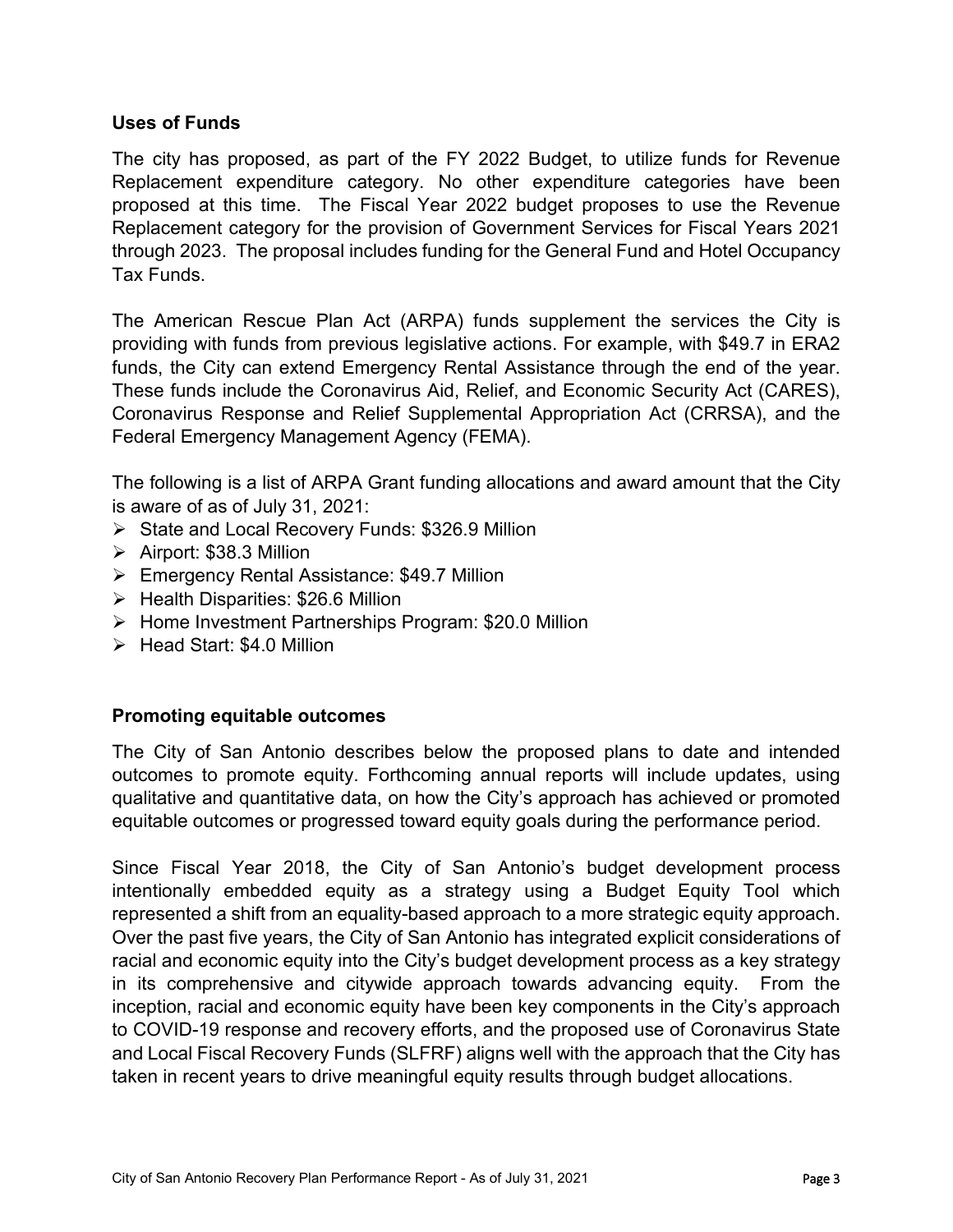The City of San Antonio has dedicated efforts during the reporting period to ensure that State and Local Fiscal Recovery Funds (SLFRF) will be used to promote strong equitable growth, with an emphasis on racial equity. The funds are focused on revenue replacement, fiscal recovery and supporting the tourism and hospitality industry. The City is committed to developing a plan that will ensure equitable outcomes. Currently, the City is considering key and enhanced investments such as affordable housing and rehabilitation programs, evidence-based violence prevention, enhance first responder response to mental health calls, use of telemedicine technology for emergency medical services (EMS), enhanced customer service operations, transportation improvements, and funding for community benefit navigators.

The success of the Tourism and Hospitality industry is essential to the economic infrastructure of the City of San Antonio. This industry has been negatively impacted by COVID-19. In addition to the investments mentioned above, the City of San Antonio plans to utilize funds to support the operations of its convention and sports facilities as well as to restore funding to arts agencies to pre-pandemic levels. This funding allows to bring employees back to the Convention Center and Alamodome who were redeployed to other city departments last year and prepare these facilities to operate at pre-pandemic levels. Pending completion of the budget process and approval from City Council the following illustrates some equity-based approaches to use the revenue replacement funds.

# **PROPOSED PROGRAMS**

# **1. Affordable Housing**

# **Potential Goals**

The proposed use of funds will primarily benefit families at or below 80% Average Median Income (AMI), households in historically redlined areas and those facing eviction. The program focuses on ensuring San Antonio residents remain at their current homes and addressing the housing security needs for lower-income households that have been exacerbated by the COVID-19 pandemic.

# **Potential means of promoting Awareness**

The Neighborhood & Housing Services Department (NHSD) will use the City of San Antonio's Equity Atlas to target outreach efforts in areas of the city with the highest concentration of low-income households and people of color. In addition, the Neighborhood & Housing Services Department will leverage existing community-based organizations and partnerships to ensure that marginalized communities are aware of the housing rehabilitation and relocation assistance programs.

# **Potential means of ensuring Access and Distribution**

The Neighborhood & Housing Services Department (NHSD) will use targeted approaches to reach marginalized residents and mitigate any potential disparities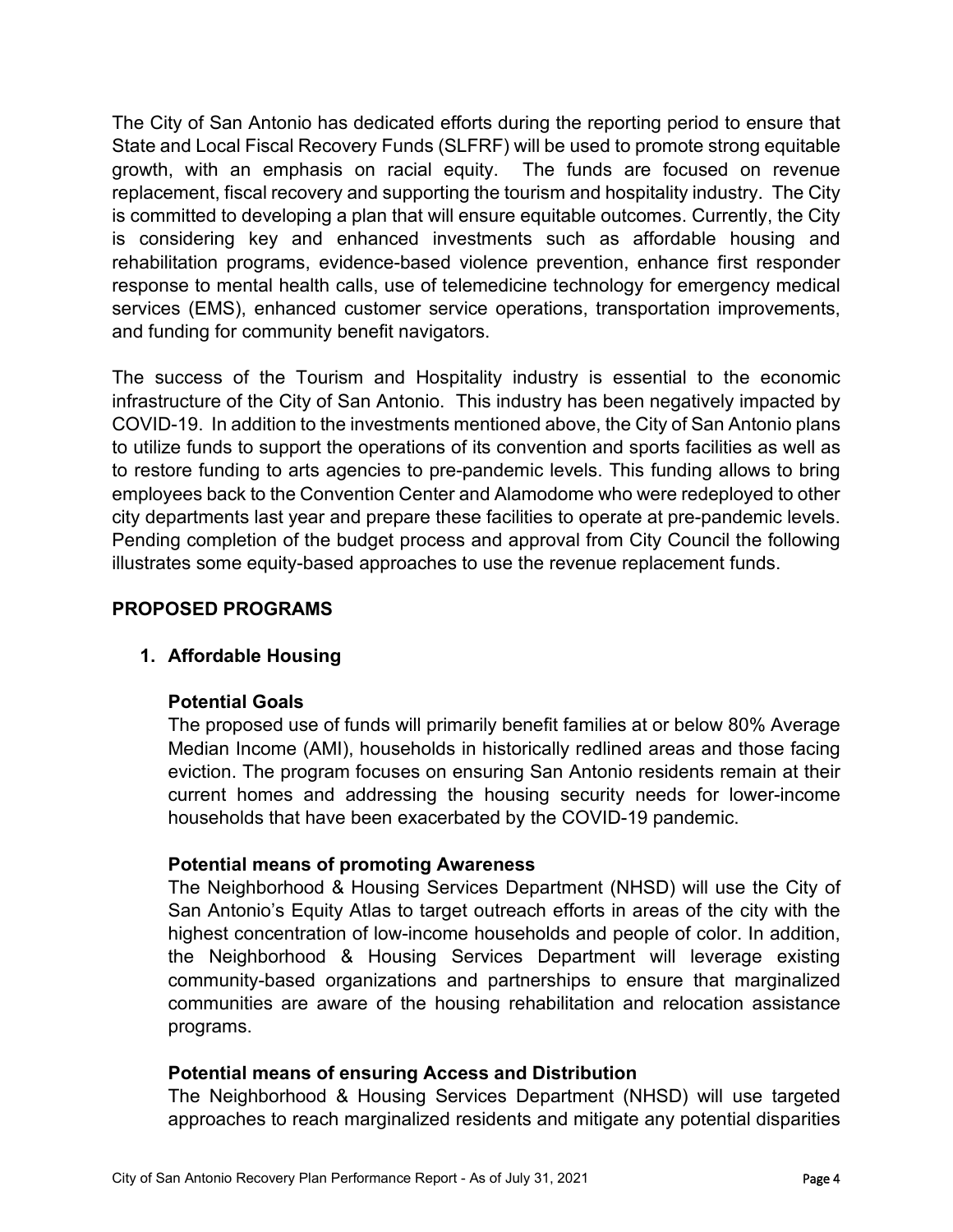in access to services. For instance, relocation assistance will be provided via the Court Intervention Team that meets people at risk of eviction where they live. In addition, the Neighborhood & Housing Services Department (NHSD) will be dedicating additional resources to conduct outreach in Qualified Census Tracts and census tracts with higher equity scores in the San Antonio Equity Atlas.

#### **Potential Outcomes**

The housing rehabilitation and affordability programs will primarily benefit lowincome households and communities of color. The Neighborhood & Housing Services Department will disaggregate program outcomes by race and household income.

# **2. Family-Centered Violence Prevention**

#### **Potential Goals**

The funds are proposed to address the following programs:

Provide Cognitive Behavioral Therapy (CBT) for Survivors of Violence. The proposed use of funds will utilize an evidence‐based intervention program for lessening the impact of trauma on children exposed to violence. This proposed initiative combines school‐based therapy with the identification of children exposed to violence to mitigate the negative outcomes of exposure to violence and will serve various public-school districts through a collaboration with community‐based organizations.

Enhance Domestic Violence (DV) Case Management Violence is rarely random but occurs in predictable patterns in communities and within relationships. The City proposes to use federal funds to implement evidence‐based screening tools to identify individuals at the highest risk of lethal or near‐lethal events. The city also proposes to implement a case management process for survivors of domestic violence identified as highest risk for lethality, and provide supportive services including temporary housing, mental health services, and ongoing trauma informed case management to support victim self‐efficacy.

The areas of the city where this program proposes to be offered include those where there is the greatest number of calls for service for family violence. Specifically, most of the calls have historically corresponded to zip codes that reflect the greatest concentration of low-income households and people of color.

#### **Potential means of promoting Awareness**

Metro Health is allocating funds to serve limited English proficient (LEP) populations by hiring bilingual staff, including case managers and community health workers, distribution of information via non-English media, translation of documents, and utilization of trusted messengers in outreach efforts.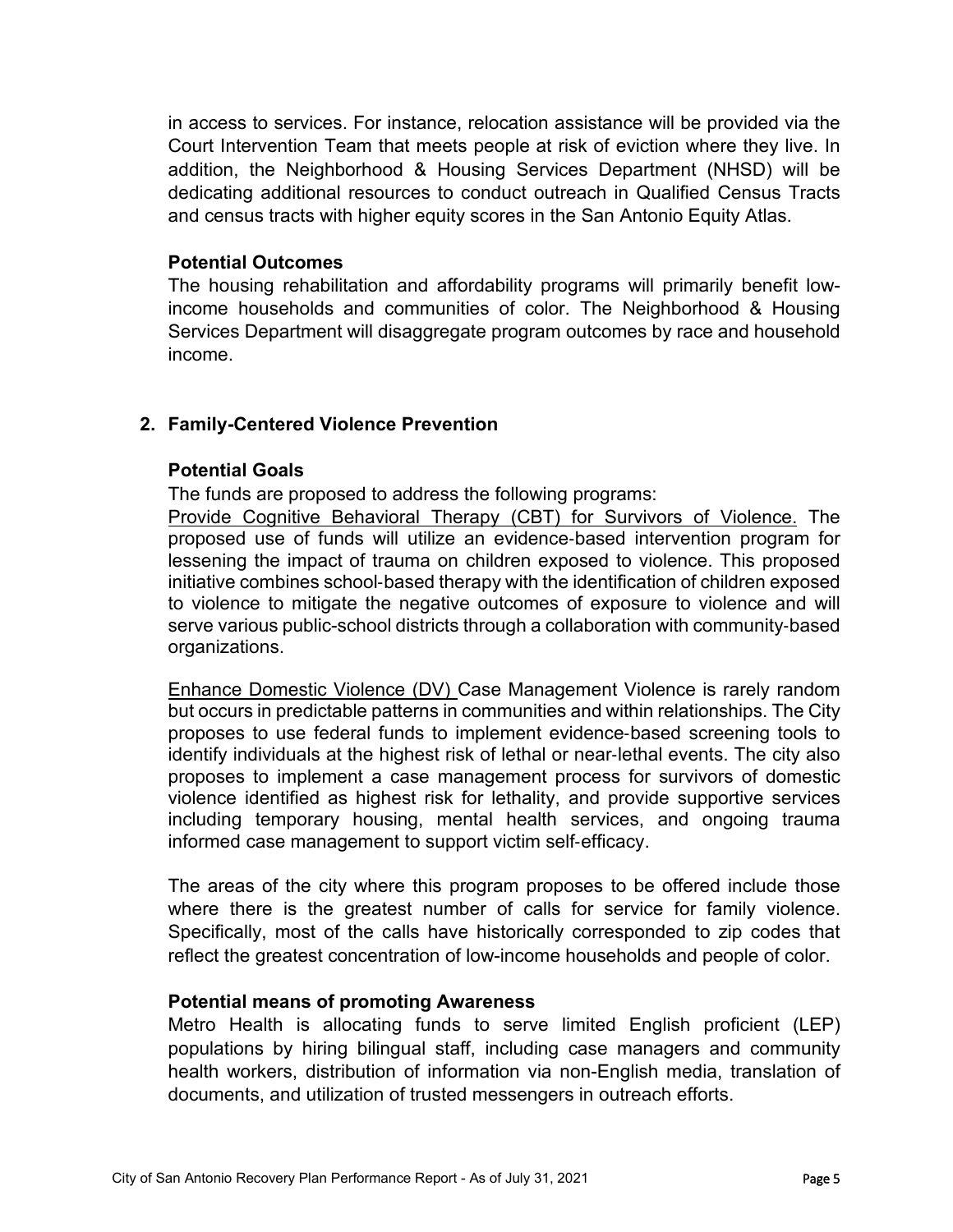# **Potential means of ensuring Access and Distribution**

To mitigate barriers to accessing program services, funds will be set aside to provide direct assistance, case management, and services to residents experiencing barriers to housing, mental health services, transportation, and ability to purchase groceries. Crisis Response Team clients will receive gift cards, car seats, door lock replacement, and limited housing at hotels, if needed.

#### **Potential Outcomes**

The Family-Centered Violence Prevention Program is intended to close disparities in violence experienced by young men and women of color compared to their white counterparts. Metro Health will disaggregate data of clients served by race, gender, and disability status.

# **3. Enhancing the City's response to mental health calls**

# **Potential Goals**

The Meadows Mental Health Policy Institute conducted an analysis of the San Antonio Police Department (SAPD) response to mental health emergencies in the summer of 2021. The Institute was asked to identify potential programmatic and system transformation opportunities informed by existing data on integrated response best practices in the first response system to meet the goal of rapid access to appropriate clinical care. One of the recommendations from the Meadows study was the adoption of a Multi-Disciplinary Response Team Moel comprised of a clinician, a paramedic, and a police officer to be deployed in those areas and times where data shows the highest needs. A second recommendation is the addition of a licensed clinical support to the 911 call center to support identification and response to behavioral health issues.

Funds are commended to be used to deploy one team available 16 hours per day seven days per week to response to areas of the cities with the highest concentration of mental health calls. The team will be a partnership between the Metro Health Department, San Antonio Fire Department and San Antonio Police Department. This area has one of the highest equity scores in San Antonio where there is a high concentration of color and low-income residents. Additionally, the city will pilot with these funds the addition of clinical support in the 911 call center.

# **Potential means of promoting Awareness**

During the summer of 2021, the City engage residents at 27 community meetings to inform the community that a change was to be proposed to the way the police department responds to 911 calls involving mental health. After the FY 2022 budget was proposed, 10 community meetings will conclude next week where the community has been made aware of the program. After the Budget is adopted, the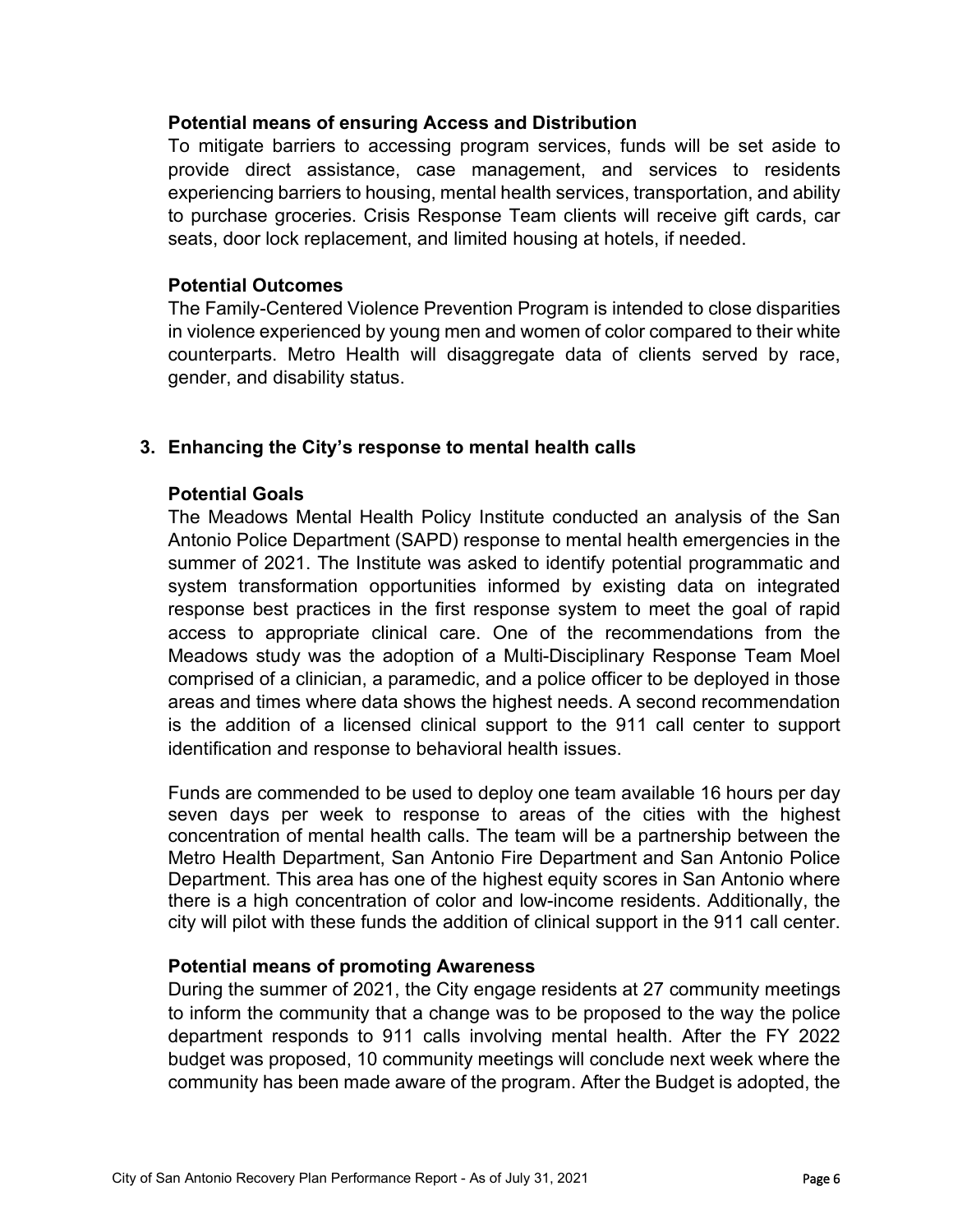city will launch a communication strategy to continue to inform the community of the new response system.

# **Potential means of ensuring Access and Distribution**

The city plans to add clinicians to the 911 call center during the days of the week and times of the day when mental health calls have the highest volume to ensure San Antonio residents are receiving the care they need.

# **Potential Outcomes**

The intended outcome of adding a multi-disciplinary team is to provide individuals experiencing mental health issues the assistance they need and keep them out of the criminal justice system.

# **4. Leveraging Telemedicine Technology for Emergency Medical Services (EMS) calls**

# **Potential Goals**

The proposed use of funds expands on a successful Clinical Dispatcher Pilot Program that primarily increases access to emergency response services through telemedicine with a clinical dispatcher primarily in low-income communities and communities of color. The pilot program demonstrated that 75% of program participants lived in areas that reflect the greatest concentration of low-income households and people of color in the City of San Antonio Equity Atlas.

# **Potential means of promoting Awareness**

Since the pilot program for this service began there have been news stories in the local media. With the proposal, this investment has been communicated in numerous public meetings including 10 Council District Town Hall meetings. Additional community awareness will be conducted in the fall in coordination with the City's Human Services Department, Neighborhood and Housing Services, Metro Health, and Non-Profit organizations.

# **Potential means of ensuring Access and Distribution**

The Clinical Dispatcher Program is expected to increase access to emergency response services for people of color and low-income communities where approximately 75% of calls are generated by people living in census tracts with higher equity scores in the San Antonio Equity Atlas.

# **Potential Outcomes**

The Clinical Dispatcher Program is intended to increase access to emergency response services for people of color and low-income communities. The program will track program utilization by combined equity scores in the San Antonio Equity Atlas which indicate concentration of low-income households and people of color.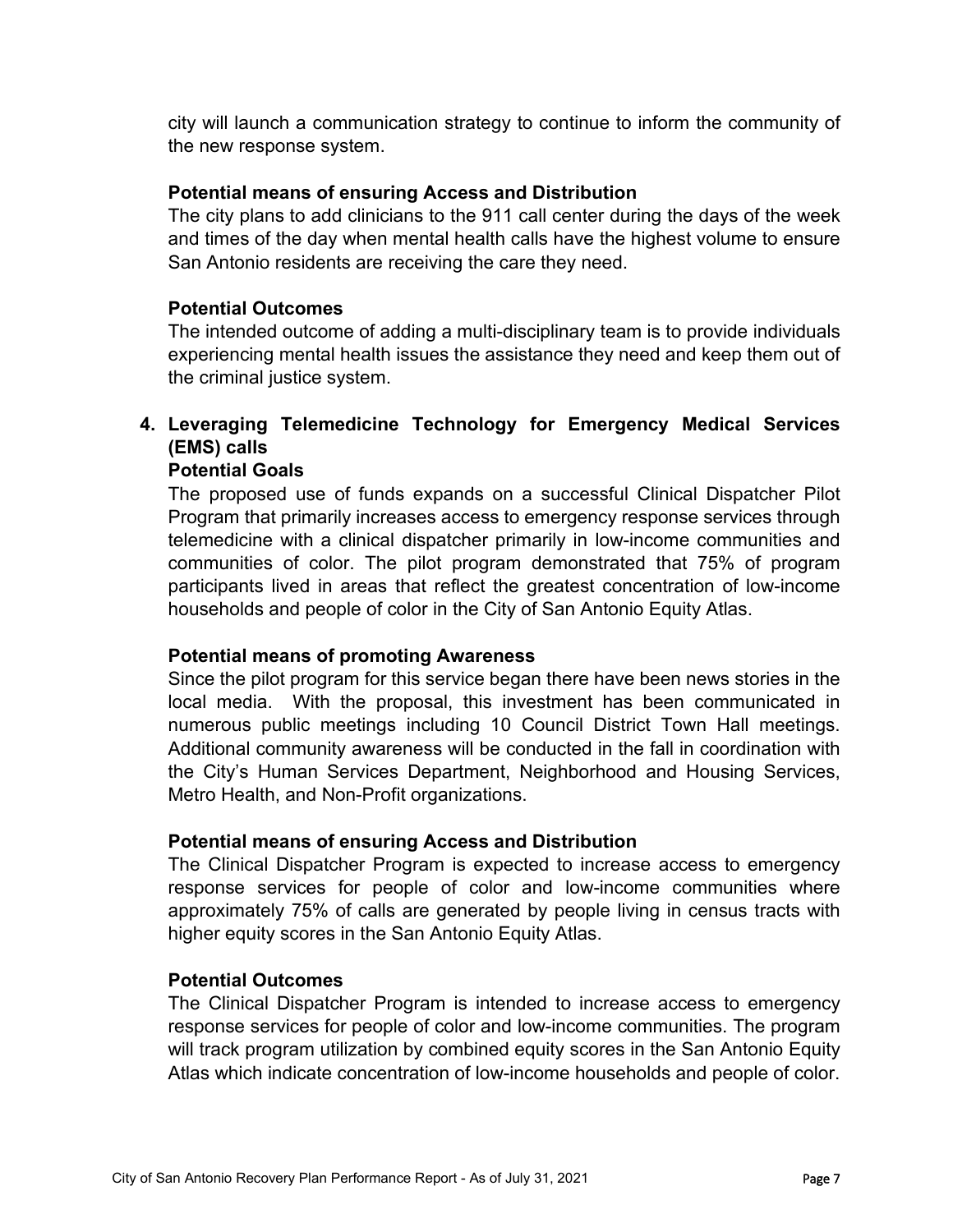# **5. Customer Service Operations (311) Potential Goals**

The proposed use of funds will expand staffing to support the City of San Antonio's 311 Call Center in responding to the growing need of language accessibility for non-English speaking residents. The 311 Customer Service line plays a critical role in connecting and dispersing vital information to San Antonio residents as we continue to respond to pandemic matters and ongoing recovery efforts. The proposal allows 311 Customer Service to increase Spanish speaking operators.

# **Potential means of promoting Awareness**

The 311 Department will leverage community partners for marketing and promotional outreach and develop a digital resource that will be translated into Spanish.

# **Potential means of ensuring Access and Distribution**

The proposed use is expected to reduce wait times and abandonment rates among Spanish-speaking residents who utilize the 311 Call Center.

# **Potential Outcomes**

The proposed use is intended to improve response times and reduce abandonment rates by 4% for Spanish-speaking residents who utilize the 311 Call Center. 311 will track response times and abandonment rates for this population.

# **6. Transportation**

# **Potential Goals**

The City has proposed funds to construct mid-block crossings on corridors where there have been serious injuries and fatalities. Studies have shown that lowincome and communities of color are disproportionately impacted by vehicle crashes. Funds will be used to implement mid-block crossings along 8 corridors identified by the City's Vision Zero 2020 Severe Pedestrian Injury Report. The locations where the safety projects are proposed are areas of persistent poverty, which are disproportionately impacted by severe pedestrian injuries and fatalities **Potential means of promoting Awareness**

The proposed new mid-block crossings are in communities where English is the second language for many of the residents, and the City will employ multiple engagement techniques to ensure that residents have information about the location of the projects in Spanish and English. The Department will also partner with our Government and Public Affairs Department to disseminate information on the construction projects which are city-wide in various Council Districts. We will utilize non-traditional outreach methods to include providing information about the mid-block crossings at cultural and community events in the area when design and construction meetings are scheduled.

# **Potential means of ensuring Access and Distribution**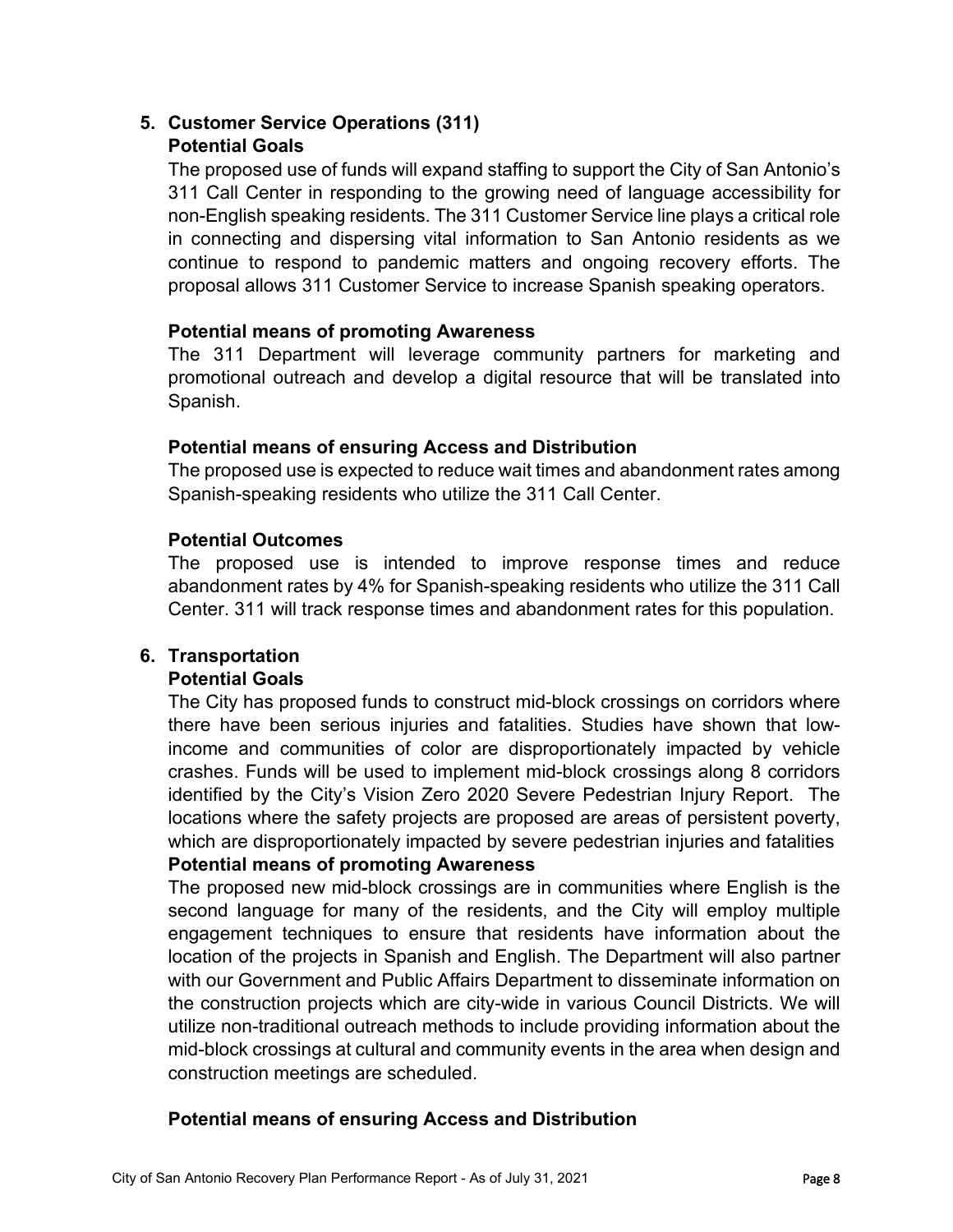The mid-block crossings will result in improved benefits for residents in the areas where they will be completed, and this will include improving transportation safety for our more marginalized community members.

# **Potential Outcomes**

The mid-block crossings will introduce more opportunities for safe crossings along major arterial corridors throughout San Antonio and reduce the distance that pedestrians must walk in order to cross the street at signalized intersections on many state and City roadways. The goal is to study the impact of the increased crossings on these roadways to determine if the introduction of the crossings supports fewer severe pedestrian/cyclist injuries and fatalities. The program of crossings can only disaggregate data related to the crashes based on the data once an incident occurs.

# **7. Community Navigators & Homeless Services Potential Goals**

One of the lessons the City learned from the response to COVID-19 is the need to have community navigators that assist residents navigate the different services provided by the City.

The Proposed FY 2022 Budget includes the extension of the City's Human Services Financial Empowerment Benefits Navigation program which connects residents to financial counseling, safety net, mental health, domestic violence, and job training resources. This navigation program connects residents to City initiatives and other available programs to bridge gaps for individuals, families, and older adults experiencing severe financial stress and homelessness. The community navigators will also be utilized for homeless shelter diversion, street outreach resources, and benefits navigation that serve low-income households including older adults experiencing housing instability due to the direct and indirect effects of COVID-19. Additionally, funds are proposed to be used toward improving the homeless street outreach team and expanding homeless shelter diversion resources facilitated by the Human Services Department Homeless Connections Hotline.

# **Potential means of promoting Awareness**

Human Services is allocating a portion for marketing of services, including a temporary marketing professional to support ways to increase public awareness and access to homeless services. Marketing materials to the public will also be translated into Spanish. Mass media purchases may include radio, social media, and transit bus advertising, which have typically been effective in raising awareness among low-income communities. Benefits navigators will also visit senior centers and community resource fairs to promote services in-person.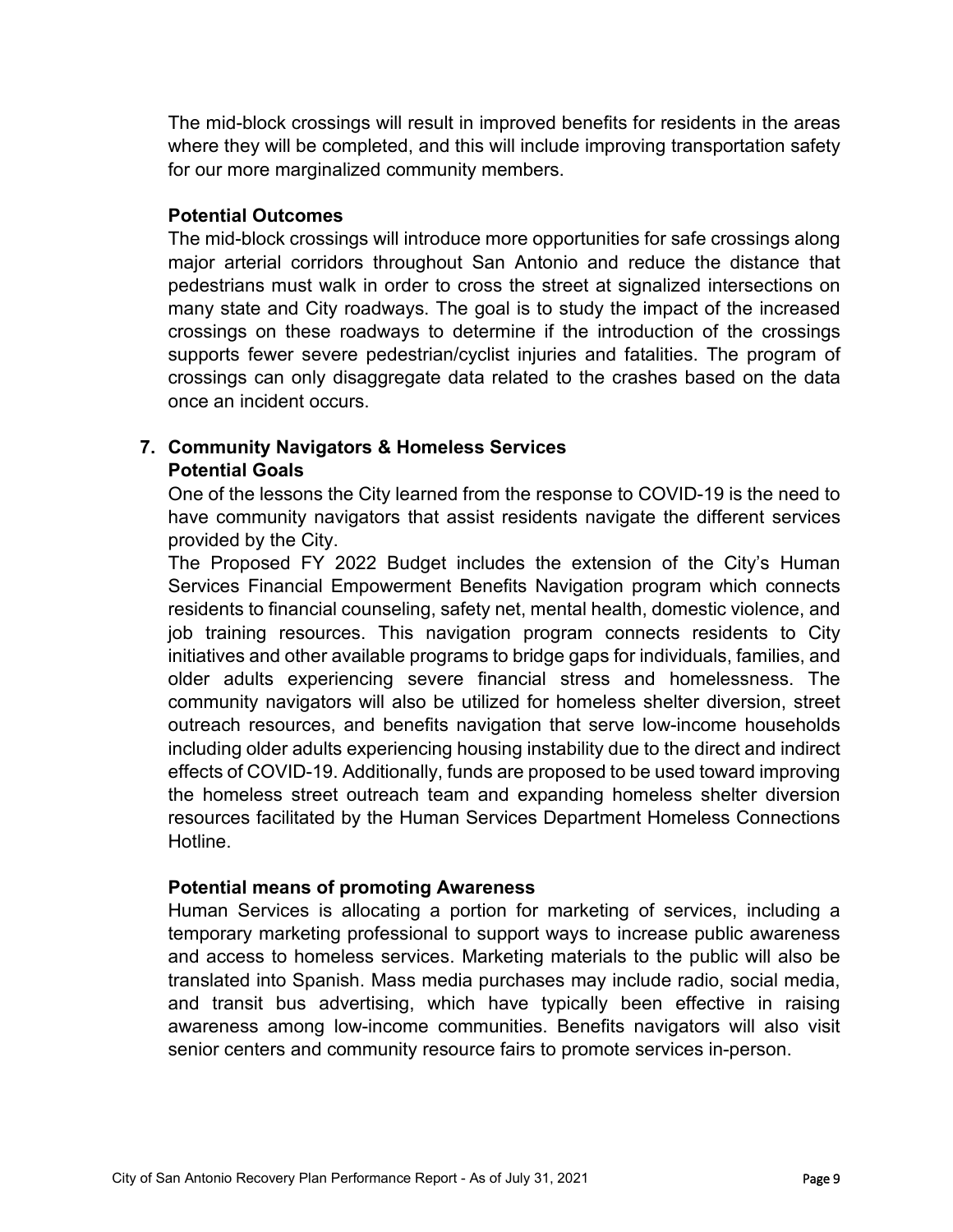# **Potential means of ensuring Access and Distribution**

Homeless shelter diversion and benefits navigation services are primarily accessed via telephone. The services do not require internet connection for application of services or access to transportation to an office site. For clients with limited phone access, walk-in services are available to speak with benefits navigators. Navigators will provide one-on-one consultations at locations where older adults already access programs. Homeless street outreach work will go directly to clients experiencing unsheltered homelessness. By meeting clients where they are on the streets, the goal is to improve access to shelter and housing programs.

# **Potential Outcomes**

Homeless prevention programs will support low-income households to maintain or access stable housing situations when facing economic instability caused by the pandemic. Program design and eligibility focuses resources on the most vulnerable populations, and targeted outreach will aim to further close racial and income gaps. All programs will collect and disaggregate outcomes by race, income, disability status, and gender.

Equity related program data in accordance with the US Treasury reporting guidance will be included in future performance reports. This data will include geographic and socioeconomic distribution of services and project specifically for funding targeted Disproportionately Impacted Communities.

# **Community Engagement**

The City of San Antonio was deliberate with a widespread effort to gather input from residents regarding budget priorities. The budget process included both in person and survey data collection. Resident participation in the data collection was promoted through numerous channels, including paid digital, radio, television, social media and print advertising. The City shared paid and organic posts throughout June and July to promote budget input and town hall events, and social media post performance resulted in 1,884,310 reach; 6,291 engagements and 1,844 link clicks or video views. Resident input was also gathered during a citywide tele townhall meeting that attracted 465 residents. In addition, grassroots promotions included 225 yard signs at parks and libraries, 35,000 mailers in targeted areas, email marketing to 9,400 past survey respondents and neighborhood leaders, promotion through stakeholder groups, earned media and other City-owned channels. The data collection surveys, and all promotional efforts were made available in English and Spanish.

Following the City Council Goal Setting session on June 25, 2021, the city extended the data collection survey deadline and collaborated with Council Districts 1-6 to boost participation in underrepresented areas. In addition to the existing digital data collection method, this work included printed surveys. In partnership with Metro Health's Healthy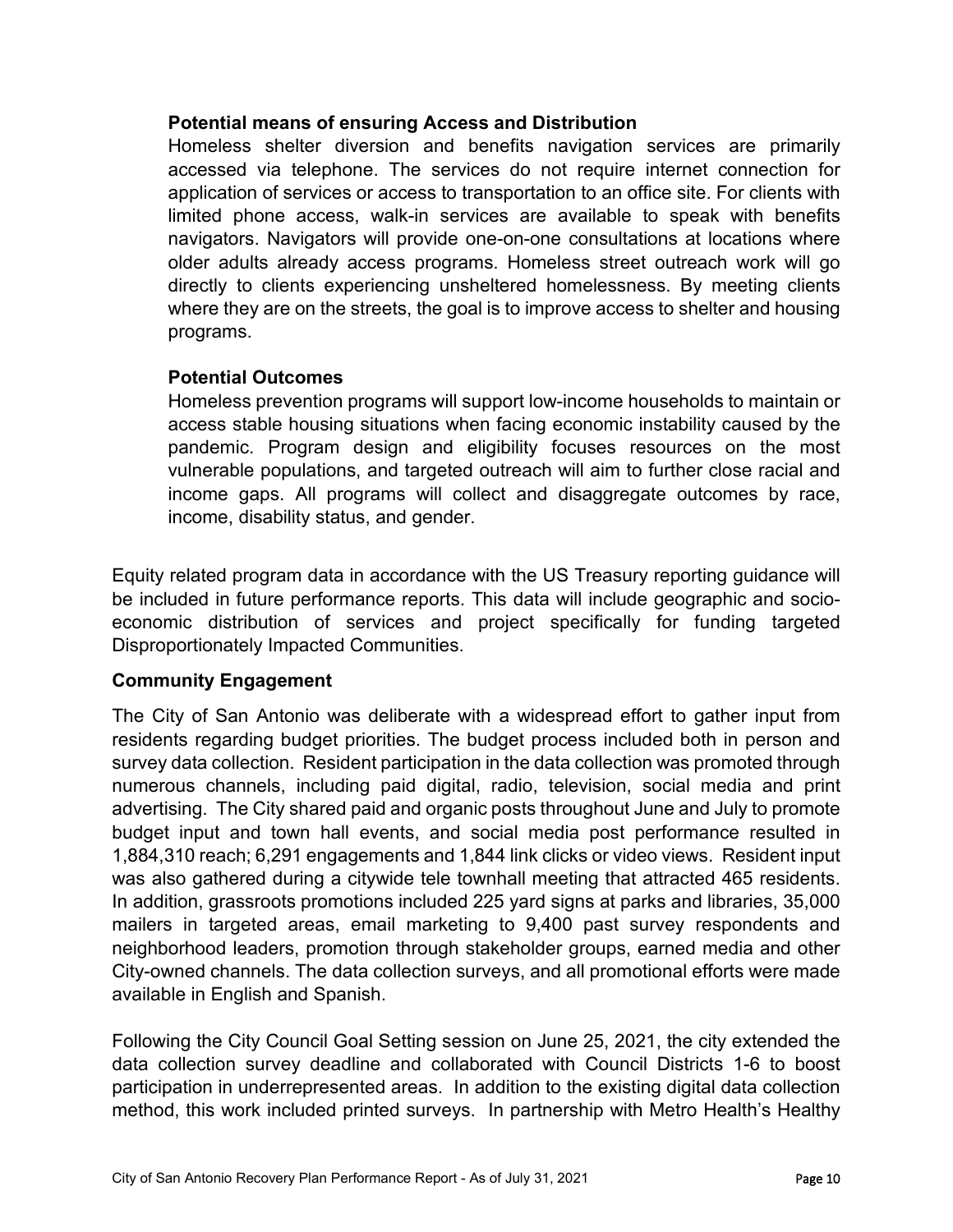Neighborhoods Team and the Department of Human Services residents were assisted in filling out surveys at church events, senior centers, parks and during block walking events. More paid social media advertising was coupled with marketing efforts such as direct mail pieces in targeted districts, printed materials supplied to Council offices, giveaways, and targeted social media posts. These efforts resulted in input from over 12,000 budget surveys completed.

With this input, City staff developed a proposal that includes community priorities and funding from the American Rescue Plan. The plan is being presented at each of the 10 Council Districts through a series of in person, virtual and citywide telephone town hall meetings. Townhall meetings are being promoted using similar marketing, advertising and grassroots outreach used in the data collection process. Town Hall meetings are scheduled from mid-August through the first week in September of 2021. All the residents of San Antonio are encouraged to participate in the Town Hall meetings in person or live on the web at [www.sanantonio.gov/tvsa,](about:blank) on the [City's Facebook page,](about:blank) on local and cable television channels and by dialing 210-207-5555.

These efforts encourage the citizens of San Antonio to participate in local government by providing their input and ideas. This feedback and information has and will continue to be used to develop the American Rescue Plan Act spend plans and budget. A continued effort will be made with robust citizen engagement for Phase 2 to identify long-term community priorities to build a transformational future.

# **Labor Practices**

As of July 31, 2021, no funds have been allocated or expended on infrastructure projects.

# **Use of Evidence**

This section is not applicable. As of July 31, 2021, the City of San Antonio has not allocated or expended from State and Local Fiscal Recovery Funds for Public Health, Negative Economic Impact, nor Disproportionately Impacted Communities as outlined in the reporting guidelines.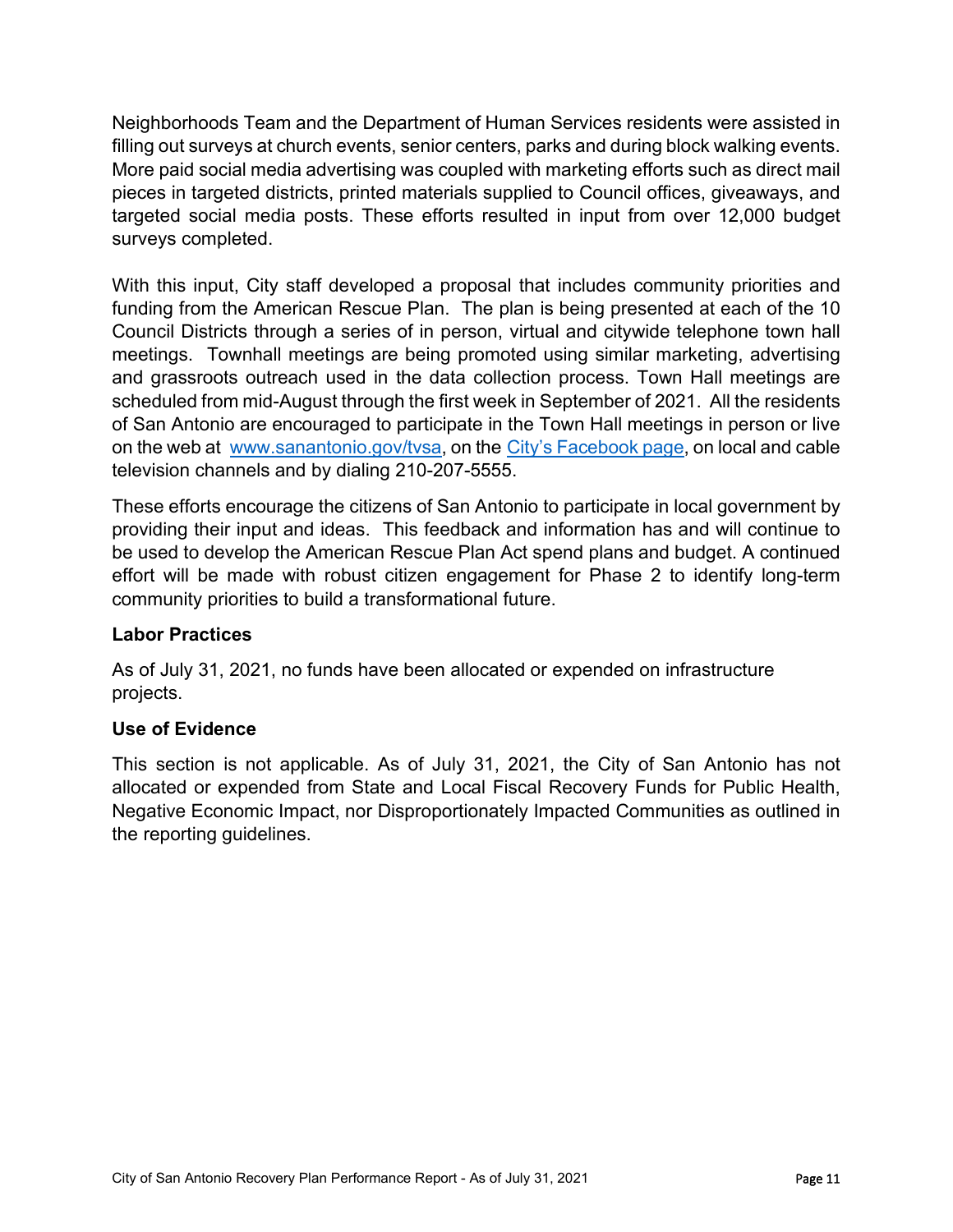|                | <b>Category</b>                                                                                                                      | <b>Cumulative</b><br>expenditures<br>to date $($)$ | <b>Amount spent</b><br>since last<br><b>Recovery</b><br><b>Plan</b> |
|----------------|--------------------------------------------------------------------------------------------------------------------------------------|----------------------------------------------------|---------------------------------------------------------------------|
| 1              | <b>Expenditure Category: Public Health</b>                                                                                           |                                                    |                                                                     |
| 1.1            | <b>COVID-19 Vaccination</b>                                                                                                          | 0                                                  | 0                                                                   |
| 1.2            | COVID-19 Testing                                                                                                                     | 0                                                  | $\overline{0}$                                                      |
| 1.3            | <b>COVID-19 Contact Tracing</b>                                                                                                      | 0                                                  | 0                                                                   |
| 1.4            | Prevention in Congregate Settings (Nursing<br>Homes, Prisons/Jails, Dense Work Sites,<br>Schools, etc.)                              | $\overline{0}$                                     | $\overline{0}$                                                      |
| 1.5            | <b>Personal Protective Equipment</b>                                                                                                 | 0                                                  | 0                                                                   |
| 1.6            | <b>Medical Expenses (including Alternative</b><br><b>Care Facilities)</b>                                                            | 0                                                  | $\overline{0}$                                                      |
| 1.7            | <b>Capital Investments or Physical Plant</b><br>Changes to Public Facilities that respond to<br>the COVID-19 public health emergency | 0                                                  | 0                                                                   |
| 1.8            | Other COVID-19 Public Health Expenses<br>(including Communications, Enforcement,<br>Isolation/Quarantine)                            | 0                                                  | $\overline{0}$                                                      |
| 1.9            | Payroll Costs for Public Health, Safety, and<br>Other Public Sector Staff Responding to<br>COVID-19                                  | 0                                                  | 0                                                                   |
| 1.10           | <b>Mental Health Services</b>                                                                                                        | 0                                                  | 0                                                                   |
| 1.11           | <b>Substance Use Services</b>                                                                                                        | 0                                                  | 0                                                                   |
| 1.12           | <b>Other Public Health Services</b>                                                                                                  | 0                                                  | $\overline{0}$                                                      |
| $\overline{2}$ | <b>Expenditure Category: Negative Economic</b><br>Impacts                                                                            |                                                    |                                                                     |
| 2.1            | Household Assistance: Food Programs                                                                                                  | 0                                                  | 0                                                                   |
| 2.2            | Household Assistance: Rent, Mortgage,<br>and Utility Aid                                                                             | 0                                                  | $\overline{0}$                                                      |
| 2.3            | <b>Household Assistance: Cash Transfers</b>                                                                                          | 0                                                  | 0                                                                   |
| 2.4            | <b>Household Assistance: Internet Access</b><br>Programs                                                                             | 0                                                  | 0                                                                   |
| 2.5            | <b>Household Assistance: Eviction Prevention</b>                                                                                     | 0                                                  | 0                                                                   |
| 2.6            | Unemployment Benefits or Cash Assistance<br>to Unemployed Workers                                                                    | 0                                                  | 0                                                                   |
| 2.7            | Job Training Assistance (e.g., Sectoral job-<br>training, Subsidized Employment,<br><b>Employment Supports or Incentives)</b>        | $\overline{0}$                                     | 0                                                                   |
| 2.8            | Contributions to UI Trust Funds*                                                                                                     | 0                                                  | 0                                                                   |

# **Table of Expenses by Expenditure Category**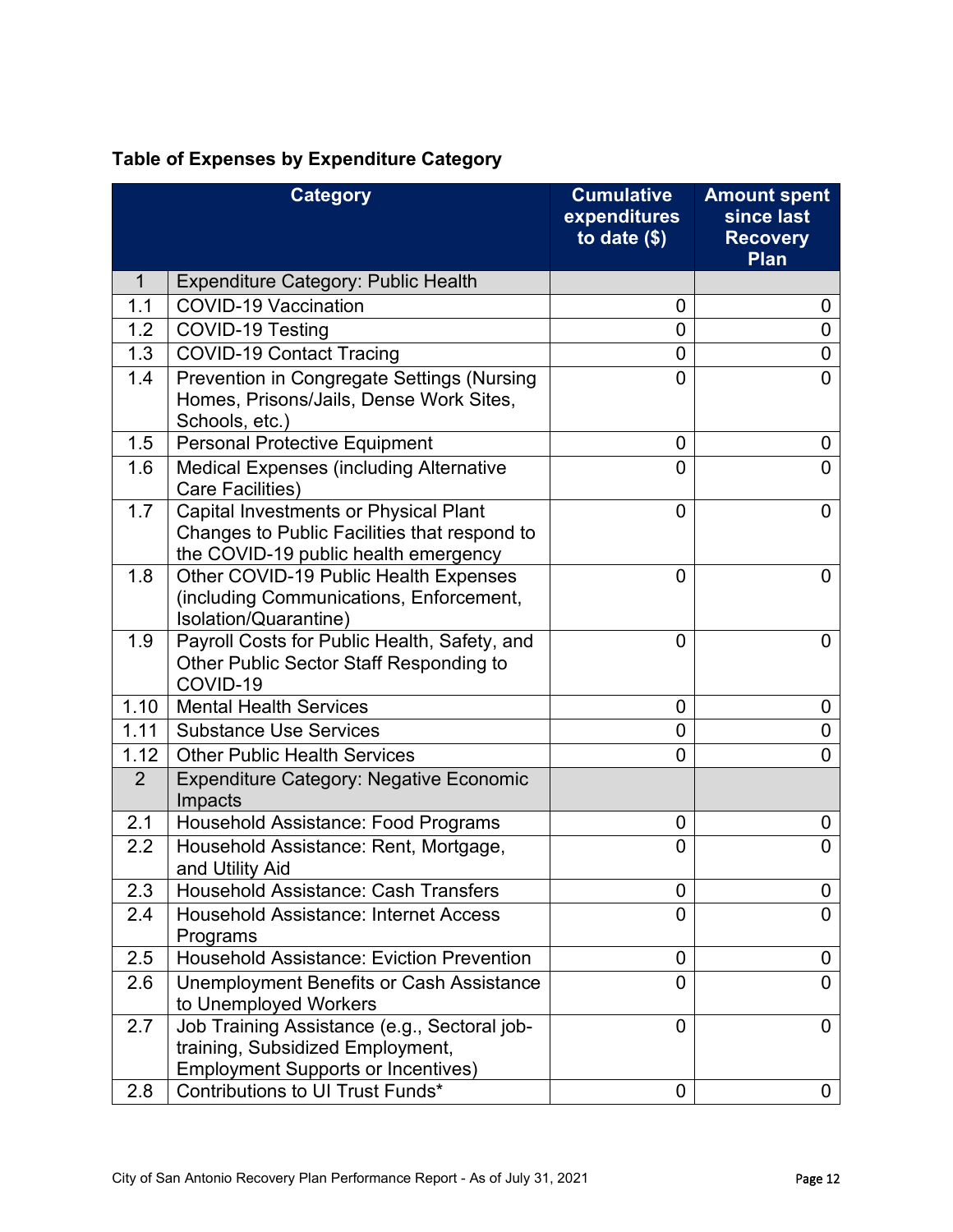|                 | <b>Category</b>                                                                                                           | <b>Cumulative</b><br>expenditures | <b>Amount spent</b><br>since last |
|-----------------|---------------------------------------------------------------------------------------------------------------------------|-----------------------------------|-----------------------------------|
|                 |                                                                                                                           | to date $($)$                     | <b>Recovery</b>                   |
|                 |                                                                                                                           |                                   | Plan                              |
| 2.9             | <b>Small Business Economic Assistance</b><br>(General)                                                                    | 0                                 | 0                                 |
| 2.10            | Aid to nonprofit organizations                                                                                            | 0                                 | 0                                 |
| 2.11            | Aid to Tourism, Travel, or Hospitality                                                                                    | 0                                 | 0                                 |
| 2.12            | Aid to Other Impacted Industries                                                                                          | 0                                 | 0                                 |
| 2.13            | <b>Other Economic Support</b>                                                                                             | $\overline{0}$                    | 0                                 |
| 2.14            | <b>Rehiring Public Sector Staff</b>                                                                                       | $\overline{0}$                    | 0                                 |
| 3               | <b>Expenditure Category: Services to</b><br><b>Disproportionately Impacted Communities</b>                                |                                   |                                   |
| 3.1             | <b>Education Assistance: Early Learning</b>                                                                               | 0                                 | 0                                 |
| 3.2             | Education Assistance: Aid to High-Poverty<br><b>Districts</b>                                                             | 0                                 | 0                                 |
| 3.3             | <b>Education Assistance: Academic Services</b>                                                                            | 0                                 | 0                                 |
| 3.4             | Education Assistance: Social, Emotional,<br>and Mental Health Services                                                    | 0                                 | 0                                 |
| 3.5             | <b>Education Assistance: Other</b>                                                                                        | 0                                 | 0                                 |
| 3.6             | <b>Healthy Childhood Environments: Child</b><br>Care                                                                      | $\overline{0}$                    | 0                                 |
| 3.7             | <b>Healthy Childhood Environments: Home</b><br>Visiting                                                                   | 0                                 | $\Omega$                          |
| 3.8             | <b>Healthy Childhood Environments: Services</b><br>to Foster Youth or Families Involved in<br><b>Child Welfare System</b> | $\overline{0}$                    | 0                                 |
| 3.9.            | Healthy Childhood Environments: Other                                                                                     | 0                                 | 0                                 |
| 3.10            | <b>Housing Support: Affordable Housing</b>                                                                                | 0                                 | 0                                 |
| 3.11            | Housing Support: Services for Unhoused<br>persons                                                                         | 0                                 | 0                                 |
| 3.12            | <b>Housing Support: Other Housing</b><br>Assistance                                                                       | 0                                 | 0                                 |
| 3.13            | Social Determinants of Health: Other                                                                                      | 0                                 | 0                                 |
| 3.14            | Social Determinants of Health: Community<br><b>Health Workers or Benefits Navigators</b>                                  | 0                                 | 0                                 |
| 3.15            | Social Determinants of Health: Lead<br>Remediation                                                                        | 0                                 | 0                                 |
| 3.16            | Social Determinants of Health: Community<br><b>Violence Interventions</b>                                                 | 0                                 | 0                                 |
| $\overline{4}$  | Expenditure Category: Premium Pay                                                                                         |                                   |                                   |
| 4.1             | <b>Public Sector Employees</b>                                                                                            | 0                                 | 0                                 |
| 4.2             | Private Sector: Grants to other employers                                                                                 | $\overline{0}$                    | 0                                 |
| $5\overline{)}$ | Expenditure Category: Infrastructure                                                                                      |                                   |                                   |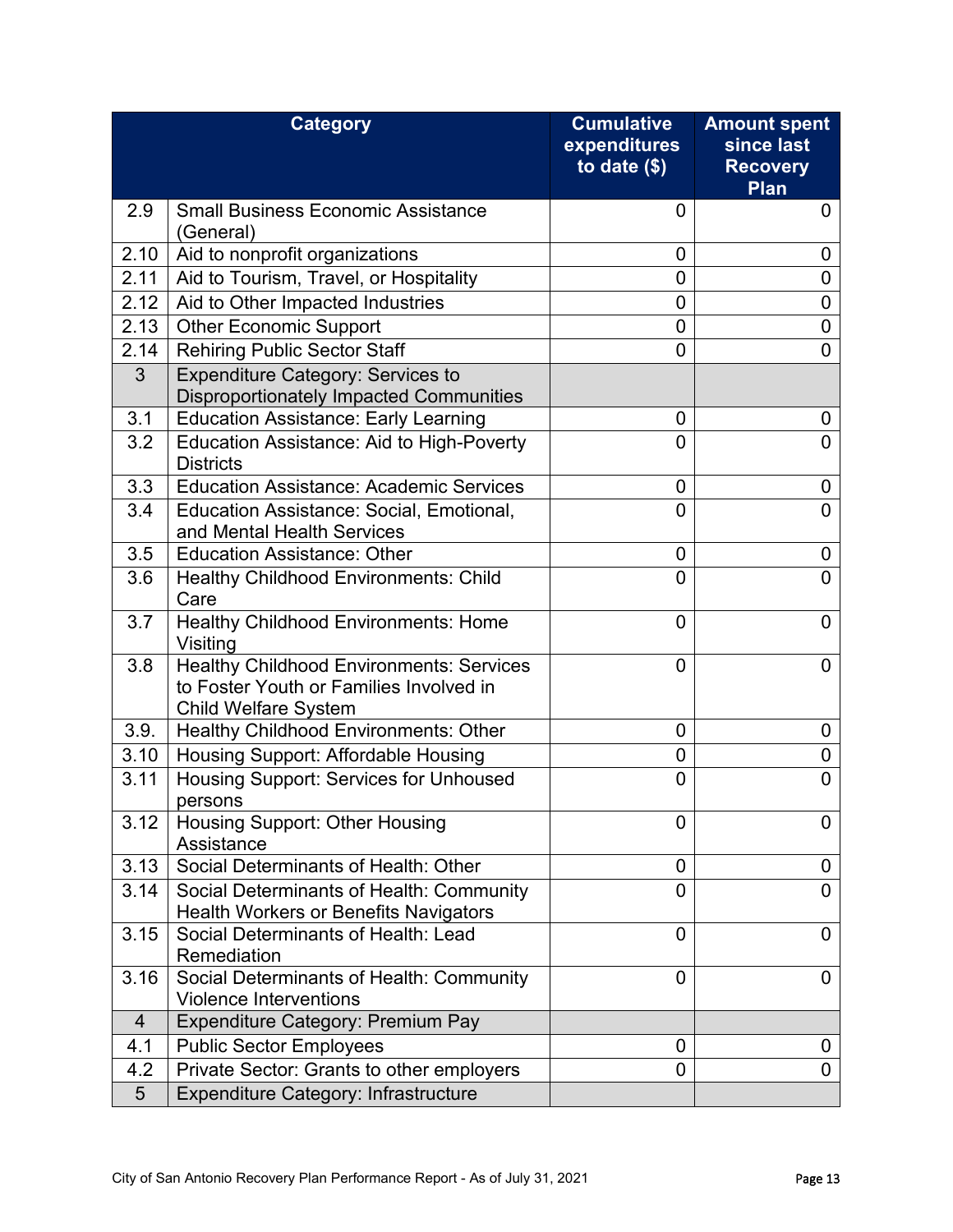|                | <b>Category</b>                                                           | <b>Cumulative</b><br>expenditures<br>to date $($)$ | <b>Amount spent</b><br>since last<br><b>Recovery</b><br>Plan |
|----------------|---------------------------------------------------------------------------|----------------------------------------------------|--------------------------------------------------------------|
| 5.1            | Clean Water: Centralized wastewater<br>treatment                          | 0                                                  | 0                                                            |
| 5.2            | Clean Water: Centralized wastewater<br>collection and conveyance          | $\overline{0}$                                     | $\overline{0}$                                               |
| 5.3            | Clean Water: Decentralized wastewater                                     | $\overline{0}$                                     | 0                                                            |
| 5.4            | <b>Clean Water: Combined sewer overflows</b>                              | $\mathbf 0$                                        | $\overline{0}$                                               |
| 5.5            | Clean Water: Other sewer infrastructure                                   | $\overline{0}$                                     | 0                                                            |
| 5.6            | Clean Water: Stormwater                                                   | 0                                                  | 0                                                            |
| 5.7            | Clean Water: Energy conservation                                          | $\mathbf 0$                                        | $\overline{0}$                                               |
| 5.8            | <b>Clean Water: Water conservation</b>                                    | 0                                                  | 0                                                            |
| 5.9            | Clean Water: Nonpoint source                                              | 0                                                  | $\mathbf 0$                                                  |
| 5.10           | <b>Drinking water: Treatment</b>                                          | $\overline{0}$                                     | $\overline{0}$                                               |
| 5.11           | Drinking water: Transmission & distribution                               | $\mathbf 0$                                        | 0                                                            |
| 5.12           | Drinking water: Transmission & distribution:<br>lead remediation          | $\overline{0}$                                     | $\overline{0}$                                               |
| 5.13           | <b>Drinking water: Source</b>                                             | $\overline{0}$                                     | 0                                                            |
| 5.14           | Drinking water: Storage                                                   | $\overline{0}$                                     | $\mathbf 0$                                                  |
| 5.15           | Drinking water: Other water infrastructure                                | $\overline{0}$                                     | $\overline{0}$                                               |
| 5.16           | Broadband: "Last Mile" projects                                           | $\overline{0}$                                     | $\overline{0}$                                               |
| 5.17           | Broadband: Other projects                                                 | $\overline{0}$                                     | $\overline{0}$                                               |
| $6\phantom{1}$ | <b>Expenditure Category: Revenue</b><br>Replacement                       |                                                    |                                                              |
| 6.1            | <b>Provision of Government Services</b>                                   | Pending<br><b>Council Action</b>                   | Pending<br><b>Council Action</b>                             |
| $\overline{7}$ | <b>Administrative and Other</b>                                           |                                                    |                                                              |
| 7.1            | <b>Administrative Expenses</b>                                            | 0                                                  | 0                                                            |
| 7.2            | Evaluation and data analysis                                              | 0                                                  | $\mathbf 0$                                                  |
| 7.3            | <b>Transfers to Other Units of Government</b>                             | 0                                                  | 0                                                            |
| 7.4            | <b>Transfers to Nonentitlement Units</b><br>(States and Territories only) | $\overline{0}$                                     | 0                                                            |

#### Project Inventory

As of July 31, 2021, the City is in planning stages and is awaiting Council approval for the allocation of funds. However, once formally approved the projects will be outlined in future reports.